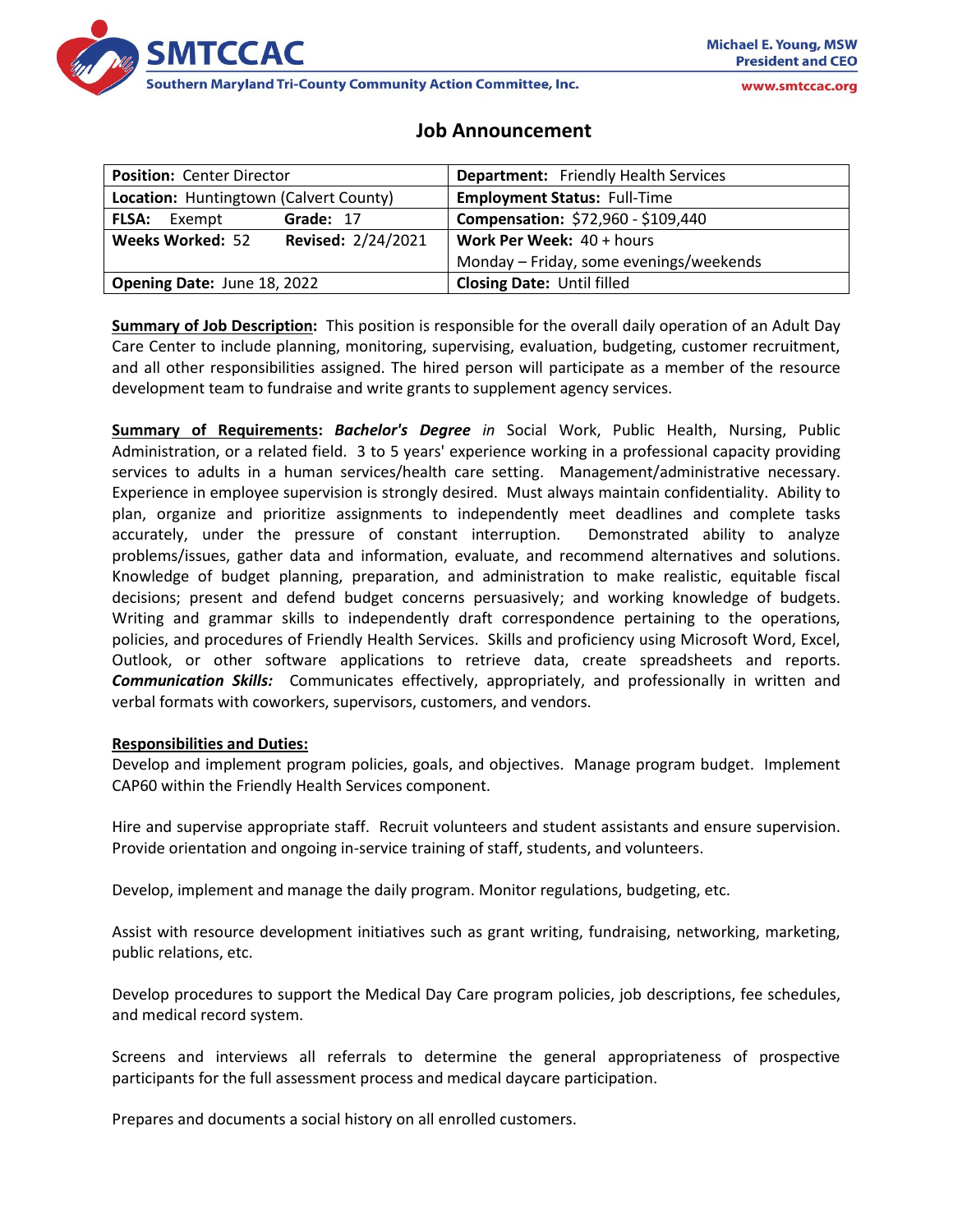Participates in the multi-disciplinary treatment meetings to:

- Determine the psycho-social and functional status of each customer.
- Assist in the development of a plan of care in conjunction with the personal physician's orders within 30 days of admission.
- Review and update the individual plan of care every 90 days with consultation from the participant's personal physician.

Coordinate and implement individual, group, and family counseling in conjunction with plan of care goals.

Inform enrolled customers and their families of available community resources; refer customers to agencies providing these services; and maintain a monitoring system that facilitates services.

Write minimal quarterly notes in the participant's record and writes notes as necessary when documentable events occur.

Responsible for recruiting individuals for the program.

Ongoing services to include:

- Continued identification of the emotional and social needs of participants during the rendering of medical day care services.
- Maintaining linkages with community support resources for participants, including relatives, friends, and other care providers.
- Counseling to improve the participant's disposition to the plan of care, chronic condition and prospects for recovery or stabilization.
- Counseling in the availability and utilization of public and private community and Agency services, with referral to and coordination of these services.
- Assisting participants in obtaining those medical services which are not available through the medical day care center (such as vision care, podiatry, medical equipment, etc.) but which are available through the program.
- Individual counseling to assist participant's adaptation to the medical day care center's services and active involvement in their health care plan.
- Provide discharge planning and referral services including:
	- A discharge summary with discharge goals.
	- Recommendations for continuing care.
	- Referral to appropriate community service agencies to facilitate the participant's return to more independent living.

Develop and establish a quality assurance system for evaluating program effectiveness and the effectiveness of individual health care plans.

Educate community agencies and groups on the goals of the Medical Day Care Program, the target population, and the services provided.

Direct the coordination of transportation services.

Identify and secure funds for program operations, expansion, and continuation.

Prepare monthly programmatic and any reports required by funding sources.

Participate in and assist with internal and external monitoring reviews.